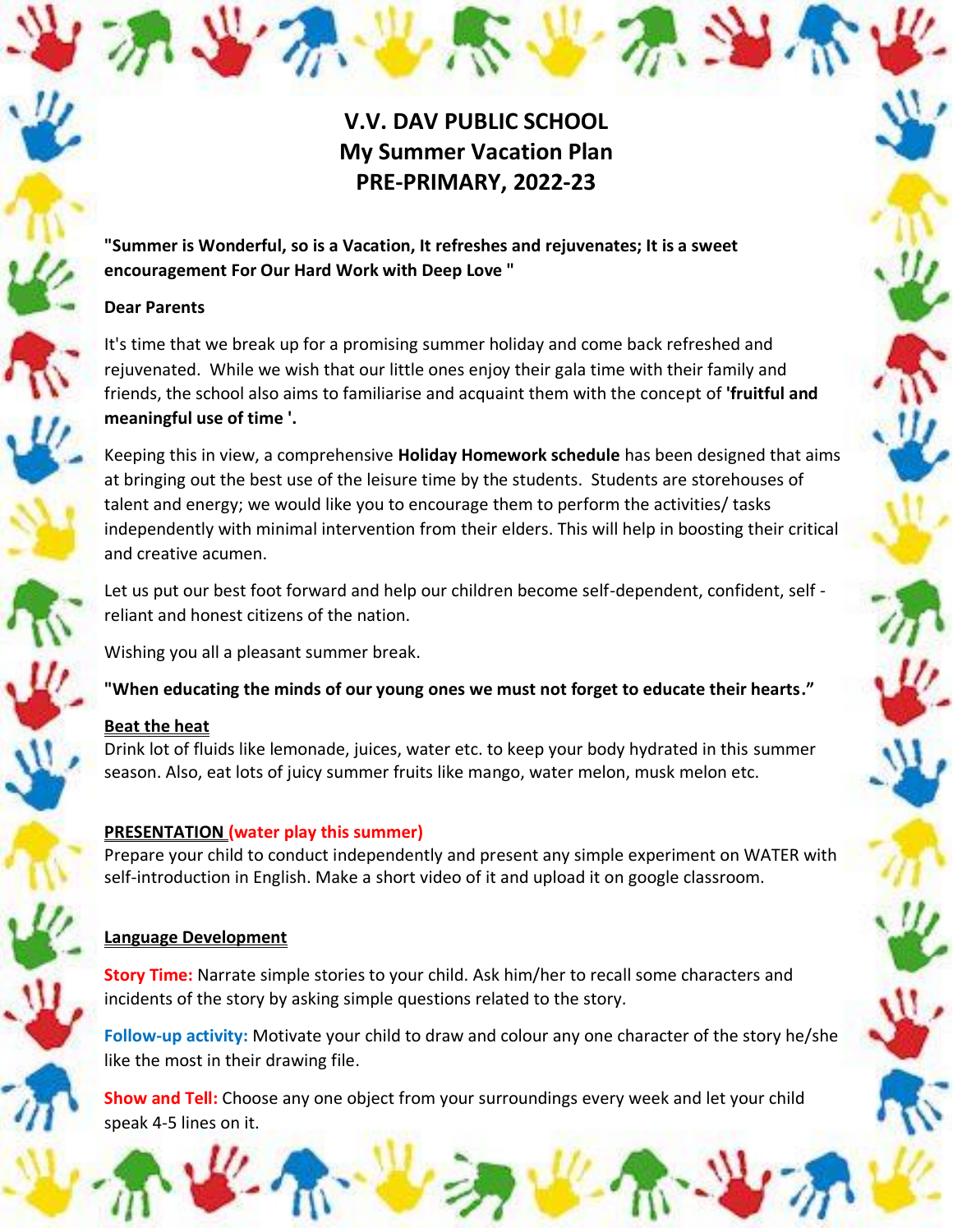**Reading Project:** Read regularly to your child to inculcate reading habits. Use books with attractive illustrations and follow basic rules of reading like using index finger, use whole word approach, to read the word from left to right.

**Follow-up activity:** Make your child learn new words to enhance their vocabulary. Links for the suggested moral stories in English:

[https://youtu.be/QkaqcgmUlqQ0 \(The lazy son\)](https://youtu.be/QkaqcgmUlqQ0%20(The%20lazy%20son))

[https://youtu.be/Xtp0CMb3afQ \(Bad Habits\)](https://youtu.be/Xtp0CMb3afQ%20(Bad%20Habits))

[https://youtu.be/bb7LofNTjOQ \(Two pots\)](https://youtu.be/bb7LofNTjOQ%20(Two%20pots))

#### **RHYME TIME**

**Motivate your child to learn the rhyme and the song with actions and voice modulations. Links of suggested rhymes/songs are:**

[https://youtu.be/1mJ7MNiHwdI \(Aaloo bola mujhkokhalo…\)](https://youtu.be/1mJ7MNiHwdI%20(Aaloo%20bola%20mujhkokhalo…))  [https://youtu.be/YEoZUtW80d8 \(Head shoulder knees and toes..\)](https://youtu.be/YEoZUtW80d8%20(Head%20shoulder%20knees%20and%20toes..))

#### **Social Development:**

Imbibe following social skills in your child. Click pictures (wherever possible) and upload them on google classroom.

- ❖ **Eat meals with your family, using proper table manners. Don't watch television while eating food.**
- ❖ **Converse freely but politely with others.**
- ❖ **Develop a good habit of sharing and making friends.**
- ❖ **Daily start your morning with Om chanting and Gayatri Mantra.**

## **Logical Development:**

Complete the following information about yourself using only NUMBERS and mention the same in your drawing file:-**Letters in your name, Age , Shoe Size , Height, No. of members in family , No. of brothers and sisters (if any) , Father's phone no., Mother's phone no.**

#### **Physical development:**

Indulge your child in one physical activity **daily** for at least **10minutes.** Follow the weekly fitness programme.

| <b>Monday</b>  | Aerobics/ Zumba Exercises     |  |
|----------------|-------------------------------|--|
| <b>Tuesday</b> | Skipping                      |  |
| Wednesday      | Yoga & D2555eep Breathing     |  |
| Thursday       | <b>Jumping Activity</b>       |  |
| <b>Friday</b>  | <b>Gross Motor Activity</b>   |  |
| Saturday       | <b>Catch &amp; Throw Ball</b> |  |
|                | <b>Straw Pick Up</b>          |  |
|                |                               |  |

**333323Weekly fitness programme for your child**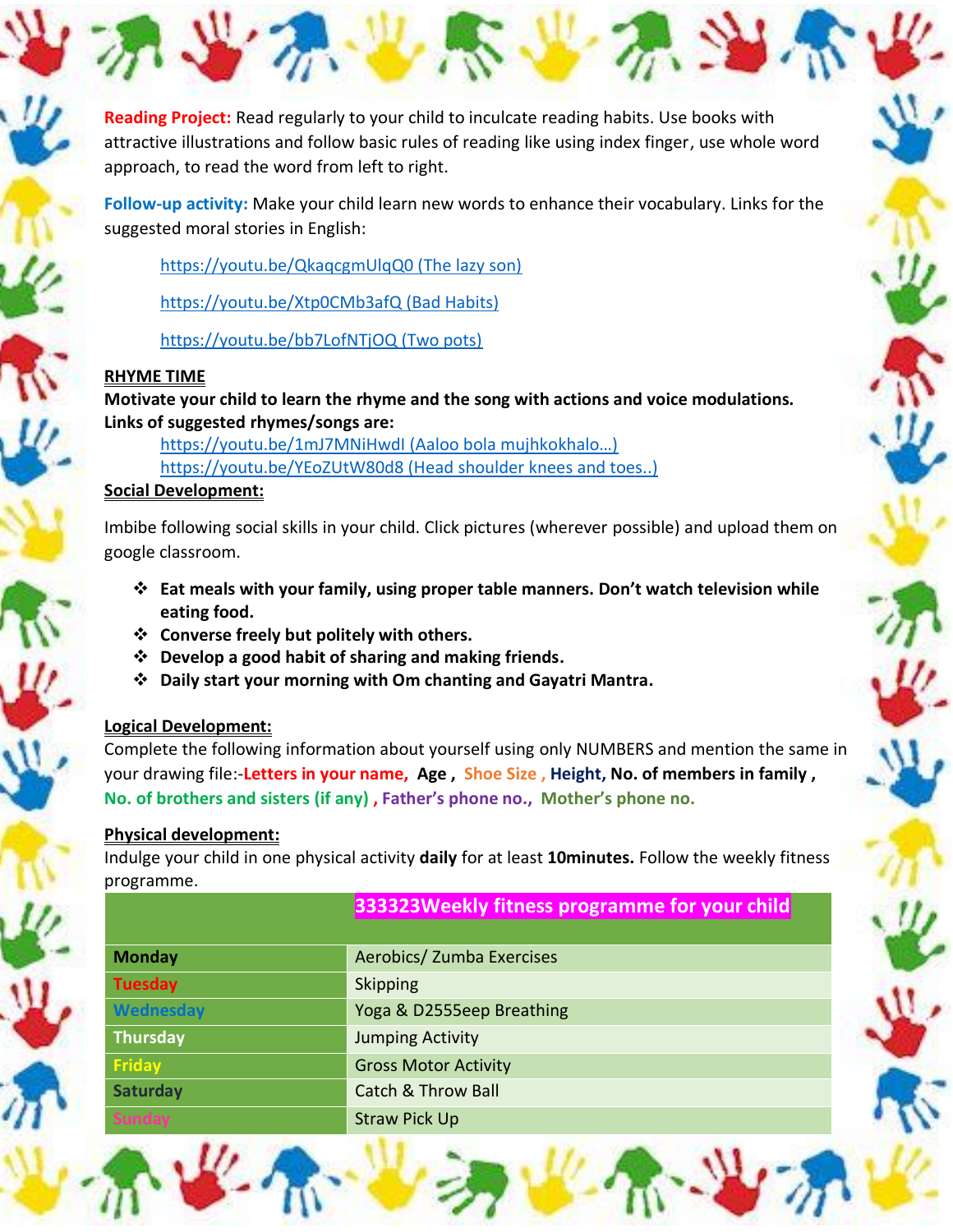

#### **Creative development:**

- **1. Puzzle making- Prepare a puzzle by pasting a simple picture of any scene, image, animal, bird, cartoon character etc. on an A-4 size cardboard or any hard mount board (as per availability) and then cut it into eight equal parts and put it in a small box.**
- **2. My Shape box- Cut all four flat shapes (square, rectangle, circle, triangle) of 2'' by 2''in size. Cut eight cutouts of each shape. Keep it in any small box.**

**Help your child to be more independent by allowing him/her to do the following activities and develop life skills. (click and share the evidences with us on google classroom)** 

- ❖ **Buttoning and unbuttoning the shirt.**
- ❖ **Learning to wear shoes and socks.**
- ❖ **Laying the table.**
- ❖ **Clearing the working area after completing the activity.**
- ❖ **Watering the plants.**

**Movies to watch: On weekends, children can enjoy watching following movies with their family.** 

**The Good Dinosaur (4.6.22) Chotta Bheem (11.6.22)**





**Dumbo (18.6.22) The Jungle Book (25.6.22)**

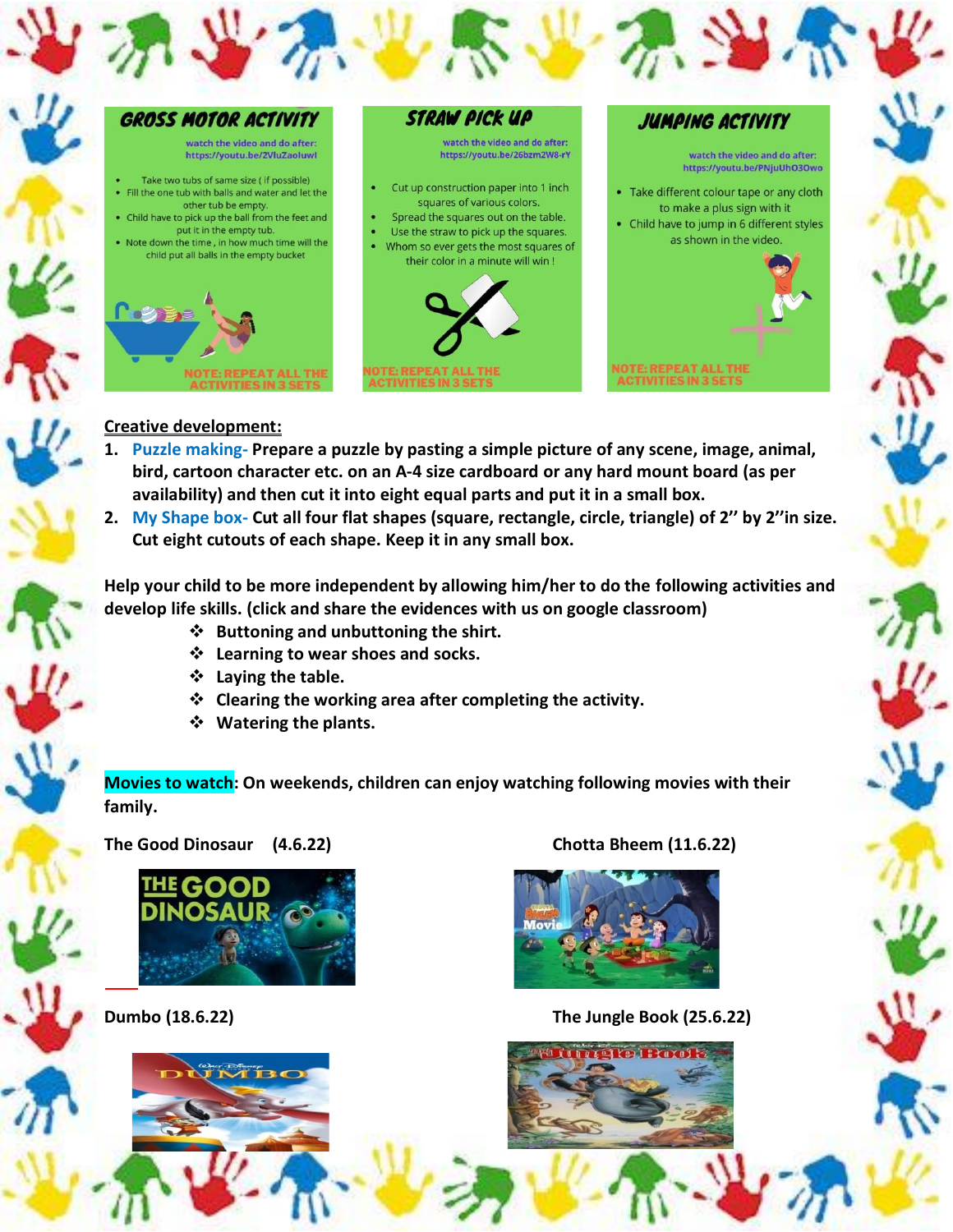#### **Fine Motor Development**

**To develop fine motor skills of your child get them involve in doing following activities per week as instructed. Create a short video of your child and submit it on google classroom.**

- **1. (Week 1) Napkin folding:** Children should practice to fold a table cloth, handkerchief at home.
- **2. (Week 3) Squeezing activity:** Children can use a sponge to practice to squeezing activity to transfer water from one bowl into another.
- **3. (week 5) Clay moulding-** Children should roll their clay to create some insects, rolling chapattis using clay. (refer the given pictures).







## **Recapitulation Time**

**English-** Daily children should practice to **READ** 'a' sound vowel words.

- ❖ **Integrated Activity book-** Complete pages 1-14 in your book.
- ❖ **My English Book-** Complete your book till page 13.

**Hindi-**Read and write vyanjans **क- <sup>ञ</sup>** done till now with correct formations as done by the teacher in the class.

**शब्द अभ्यास -** Complete page1 in your book.

**Maths-**Do page 21 to27 in Kindergarten Mathematics Book.

**EVS-**Revise the topics done till now and complete the related pages in Integrated Activity Book.

- **1. Myself 3. My School**
- **2. My Sense Organs 4. My Home**

**Writing time:**Buy a three in one notebook from the market. Encourage your child to practice to write vyanjans **<sup>क</sup> – <sup>ञ</sup>**in five lines Hindi notebook, **'a' sound vowel words**  in four lines English notebook and **counting 1-10, just after numbers concepts (1- 10)** in box maths notebook twice a week.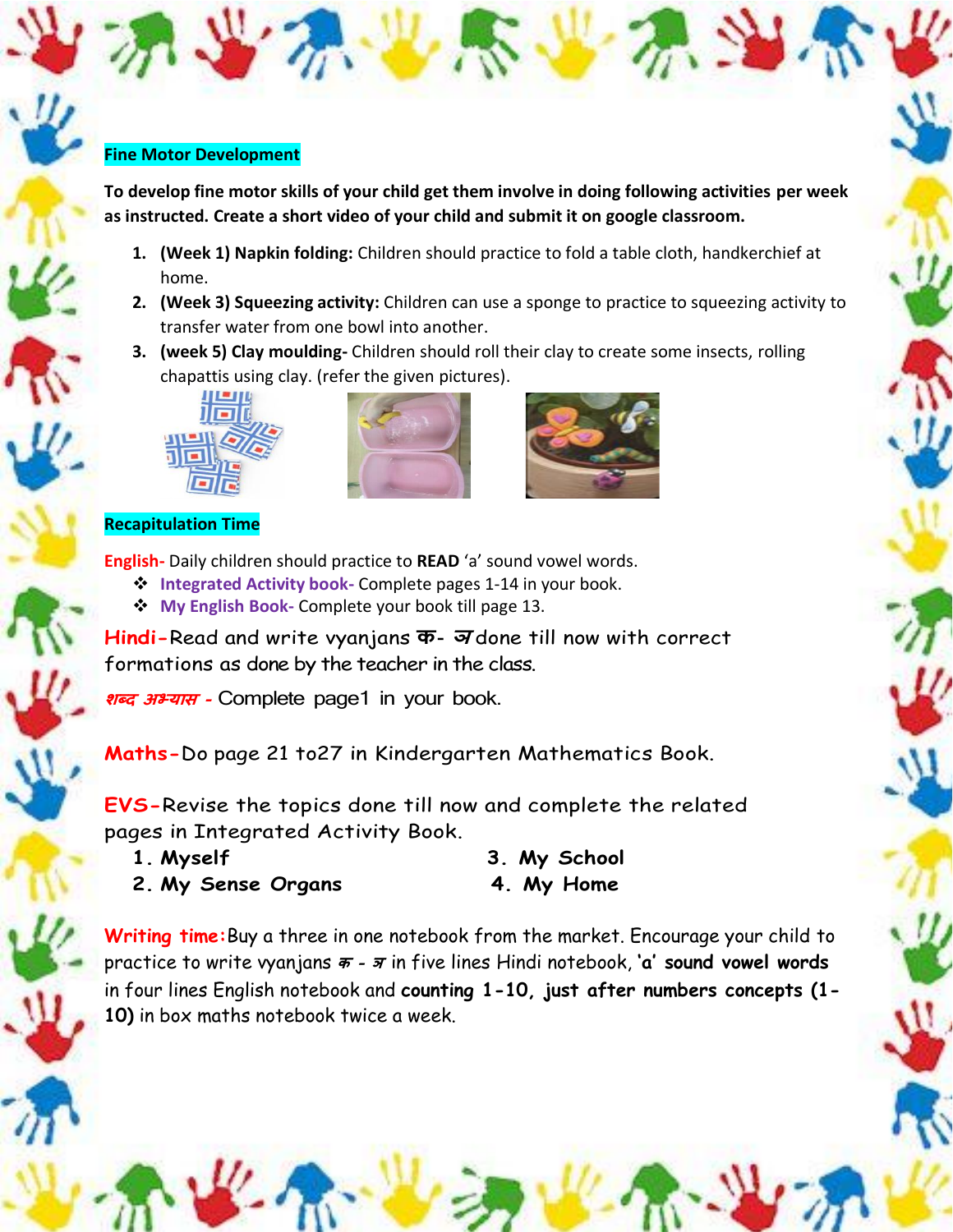# **Co-scholastic areas**

# **Music & Dance**

**Enjoy singing and dancing on the below given links. Parents will create short videos of your child and share them with us on google classroom.** Dance link: **<https://youtu.be/AnUW3H5U3fA>**

## Music links:

## **<https://youtu.be/Vb9TSAPwxzg>**

**https://youtube.com/watch?v=7739TkqROOU&feature=share**

# **Art and Craft: Read given instructions to create**

- ❖ MY colour palette.
- ❖ Eco bricks project.

**CREATIVE PLAN CLASS PREPRIMARY** 1..Create a scene on Save Nature and do finger painting in it. 2. Draw outline of an animal/ bird and Use clay to paste on it.<br>3. Use coloured paper cuttings and make 3D fruits / vegetable with<br>basket on Sheet. NOTE..USE A4 sheets for all activities General instructions for colouring 1. Colour in one direction always. 2. Colour in side the figure/ shape. 3. Do outline of each with bold line.







oliday Home work<br><mark>:O BRICKS PROJECT</mark>

you all know that single use plastic is extremely harmful fo oninent.<br>
get dissolved as is dangerous for animals too.<br>
w our care for Mother Nature by doing something<br>
and interesting.

plastic bottle packed with used plastic with They serve as reusable plastic bricks

Note: Parents must click pictures and share the evidences with us on google classroom.

# **Family fun time Activities**

- ❖ Passing the parcel game every fun Friday with family members.
- ❖ Simple yoga exercises every Wednesday with your family member. <https://youtu.be/f6zJxkbSeY4>
- ❖ Ringa- ringa roses every Saturday with your brother/ sister. <https://youtu.be/jh-9uC1cVos>
- ❖ Play any one board game every Sunday with your family members.